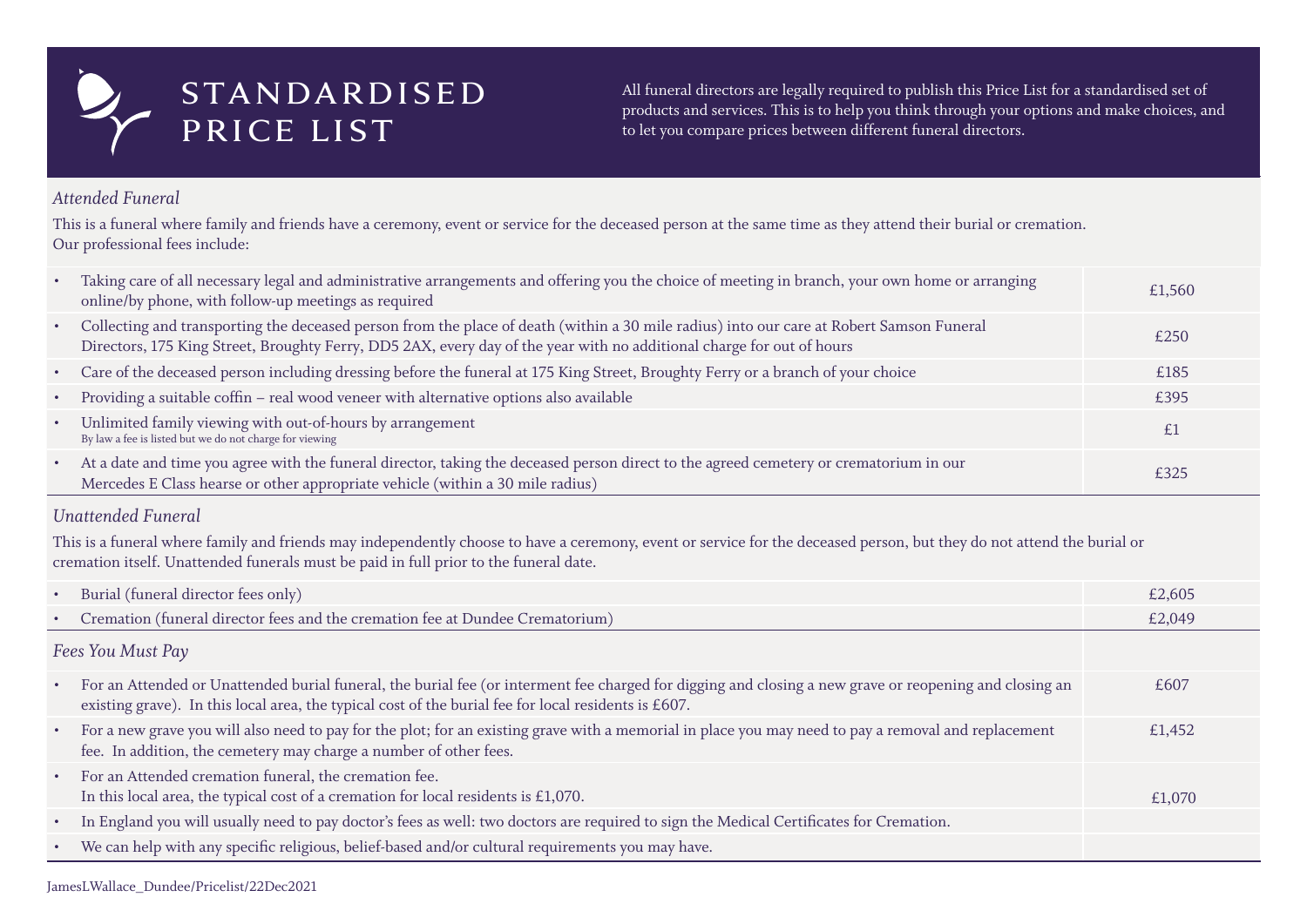# *Additional Funeral Director Products And Services*

As every funeral is different, we're able to supply a range of optional, additional products and services, or to arrange (on your behalf) for a third party to supply them.

*Additional elements we include in our fee at no additional charge are:*

- Cortege routes to local places of significance
- Collection and delivery of valuables or clothing locally
- Online obituary Included
- Dressing and make-up
- Use of service chapel
- Additional staff required on the day
- Saturday morning funeral option
- Delivery of ashes locally

*Additional elements that incur a charge are:*

- $\blacksquare$  Embalming  $\blacksquare$
- Embalming for a woodland burial
- 
- Additional transfers of the deceased person's body such as to their home, to a place of worship for viewing
- Limousines up to six passengers
- Alternative hearse transport such as horse drawn carriage, motorbike, Landrover, tractor etc.
- Mileage for long distance removals (outwith a 30 mile radius)
- Mileage for long distance funerals (outwith a 30 mile radius) for hearses and limousines
- Funeral officiant (eg. celebrant, minister of religion etc.)
- Performers or musicians
- Services supplied outside of normal office hours
- Webcast/live streaming (when not provided by a venue)
- Webcast/live streaming from a cemetery
- Officiant's cars  $£175$
- Orders of service, typically A5, 4 sided brochure with colour or mono images
- Attending ashes interments
- You can choose to take care of some arrangements without our involvement or you can use a different supplier.

| $\bullet$ | Embalming                                                                                                   | £100                                                  |
|-----------|-------------------------------------------------------------------------------------------------------------|-------------------------------------------------------|
|           | Embalming for a woodland burial                                                                             | £150                                                  |
| $\bullet$ | Coffin                                                                                                      | £395 - £10,000                                        |
|           | Additional transfers of the deceased person's body such as to their home, to a place of worship for viewing | £165                                                  |
| $\bullet$ | Limousines - up to six passengers                                                                           | £300                                                  |
| $\bullet$ | Alternative hearse transport such as horse drawn carriage, motorbike, Landrover, tractor etc.               | <b>POA</b>                                            |
| $\bullet$ | Mileage for long distance removals (outwith a 30 mile radius)                                               | £1.50/mile                                            |
| $\bullet$ | Mileage for long distance funerals (outwith a 30 mile radius) for hearses and limousines                    | £3.00/mile                                            |
| $\bullet$ | Funeral officiant (eg. celebrant, minister of religion etc.)                                                | $£160 - £200$                                         |
|           | Performers or musicians                                                                                     | <b>POA</b>                                            |
|           | Services supplied outside of normal office hours                                                            | <b>POA</b>                                            |
|           | Webcast/live streaming (when not provided by a venue)                                                       | <b>POA</b>                                            |
|           | Webcast/live streaming from a cemetery                                                                      | <b>POA</b>                                            |
| $\bullet$ | Officiant's cars                                                                                            | £175                                                  |
|           | Orders of service, typically A5, 4 sided brochure with colour or mono images                                | £30 set-up $1^{st}$ 15 copies<br>+ £1/copy additional |
|           | Attending ashes interments                                                                                  | £175                                                  |
|           |                                                                                                             |                                                       |

| Included |
|----------|
| Included |
| Included |
| Included |
| Included |
| Included |
| Included |
| Included |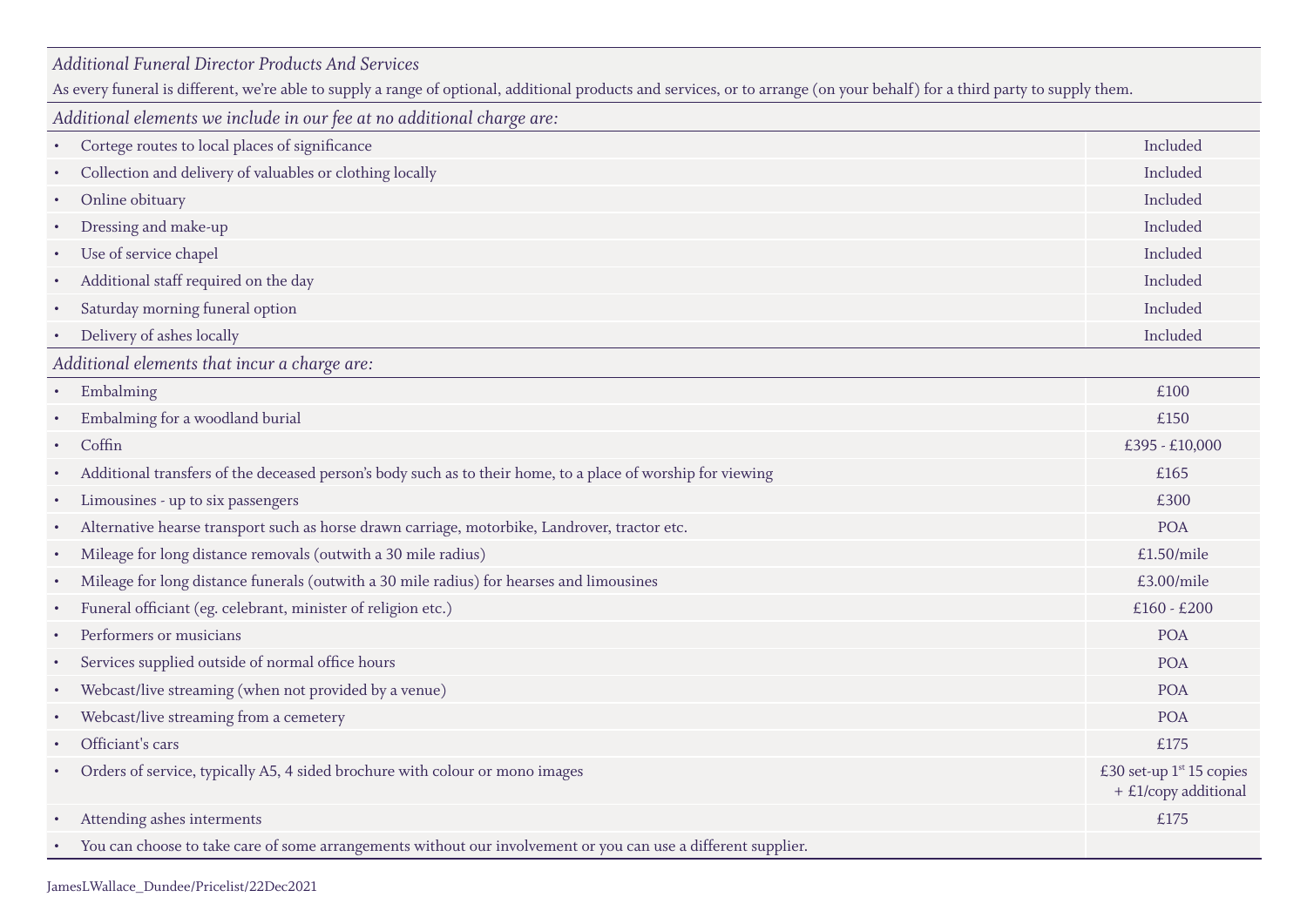|                                                       | <b>DUNDEE</b>                                     | KIRKCALDY                | <b>PARKGROVE</b>         |
|-------------------------------------------------------|---------------------------------------------------|--------------------------|--------------------------|
| Standard attended cremation                           | £1,070                                            | £838                     | £1,100                   |
| <b>Standard Attended Cremation (Saturday morning)</b> | £1,605                                            | £1,257                   | £1,617                   |
| Unattended cremation                                  | £499                                              | £640                     | £520                     |
| Memorial service only                                 | $\overline{\phantom{a}}$                          | £838                     |                          |
| Additional time slot                                  | $\sim$                                            | £419                     |                          |
| Organist                                              | $\sim$                                            | $\overline{\phantom{a}}$ |                          |
| Webcast                                               | £40                                               | £25                      | $\overline{\phantom{a}}$ |
| DVD/USB of service                                    | $\overline{\phantom{a}}$                          | £50                      | $\overline{\phantom{a}}$ |
| Length of standard slot                               | 45 minutes                                        | 45 minutes               | 60 minutes               |
| Reduced fee services                                  | £675<br>09:00<br>15mins only<br>£910<br>9:30 only |                          |                          |